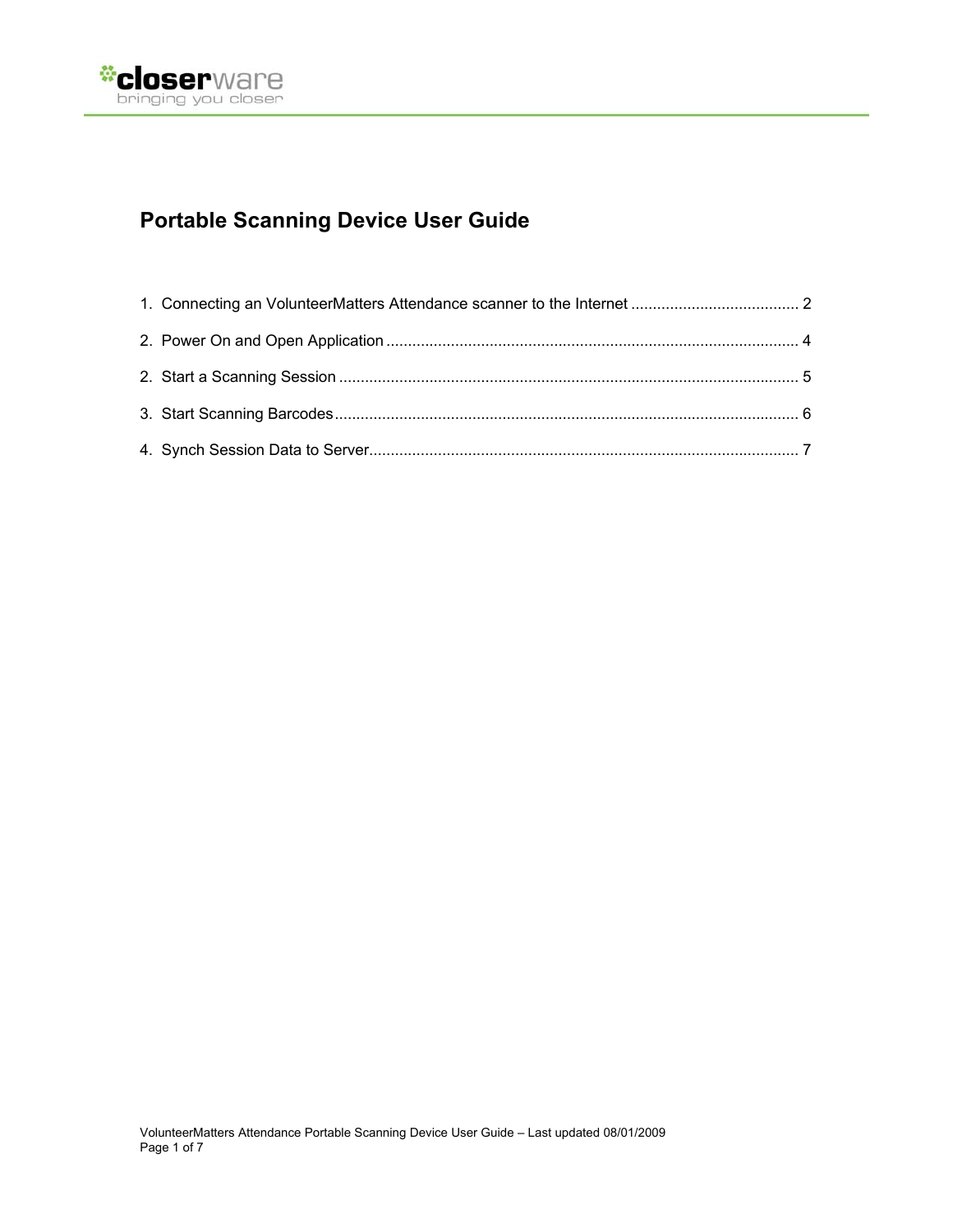

## **1. Connecting an VolunteerMatters Attendance scanner to the Internet**

The scanner itself must be connected to the Internet to successfully synch attendance data from the scanner to our servers. This is often done by connecting the device to an internal network that has a shared Internet connection (like in the organization's office). You may connect either wirelessly (if your unit supports this) or by directly connecting to a network hub or Internet router with an Ethernet cable. Whatever network you have, it must be configured to support adding new devices. Some networks are easier than others to connect devices. In the vast majority of cases you can simply either plug the RJ45 patch cable (looks like a fat telephone cord) from the scanner's cradle to a network jack/hub/router or "find" and connect to a WLAN and the network will automatically "discover" the device, assign it a unique ID on the network, and allow it to have access to the Internet. While we go to great lengths to provide assistance with connecting devices to your network, ultimately we do not have an intimate understanding of the configuration and settings your network may have. Additionally, the customer contact may not have sufficient technical abilities to properly interpret our instructions. For example, many of our customer contacts wouldn't know what it meant to "Make sure a DHCP server is configured and operational on the network to which the Ethernet cradle is connected." If the following terms are not familiar to you, more than likely you will require the help of a network administrator: Ethernet, RJ45, Router, DHCP, IP Address, LAN, WLAN, Hub.

### **For Scanners with an Ethernet Cradle:**

- 1. Make certain a DHCP server is configured and operational on your network
- 2. Make sure the IP addresses being distributed by the DHCP service will allow access to the Internet via a shared high-speed Internet connection to which the Ethernet cradle is connected
- 3. Make sure that your cradle is plugged into an electrical outlet and has power.
- 4. Make sure the scanner is properly seated in the cradle.
- 5. Plug one end of an RJ45 patch cable into the cradle and the other end into a jack/hub/or router (not into your computer). The network will automatically "discover" the device, assign it a unique ID on the network, and allow it to have access to the Internet.
- 6. Upon completing the above steps, check the light in front of the cradle:
	- 1. The amber LED remains dark when the Ethernet cradle is plugged in.
		- 1. Make sure the power supply is securely connected and receiving power.
	- 2. The amber LED blinks continuously.
		- 1. This means that the device is not able to obtain an IP address from your DHCP server. Make sure a DHCP server is configured and operational on the network to which the Ethernet cradle is connected.
	- 3. The amber LED is fully lit, but no synchronization with Closerware took place, and the green LED did not blink
		- 1. Remove terminal from the Ethernet cradle and reinsert it, making sure it is gently but firmly seated in the Ethernet cradle. Rerun the Closerware synchronization.
	- 4. The green LED remains dark
		- 1. Make sure the jack, hub or router you have plugged into is a) connected to the network, has power, and is functioning properly.
		- 2. Replace the Ethernet Cable (RJ45 patch cable) as it may be bad. Confirm that the Ethernet cable is a straight-through (or feedthrough) cable and not a cross-over cable.
- 7. Start the Closerware application by double-tapping the desktop icon or by choosing Start --> Programs --> Attendance Scanner.
- 8. Tap the "Attendance Scanner" in the title bar to get to the menu options. Choose Tools -- > Network Test" to test for basic network connectivity. If this test fails, this means that the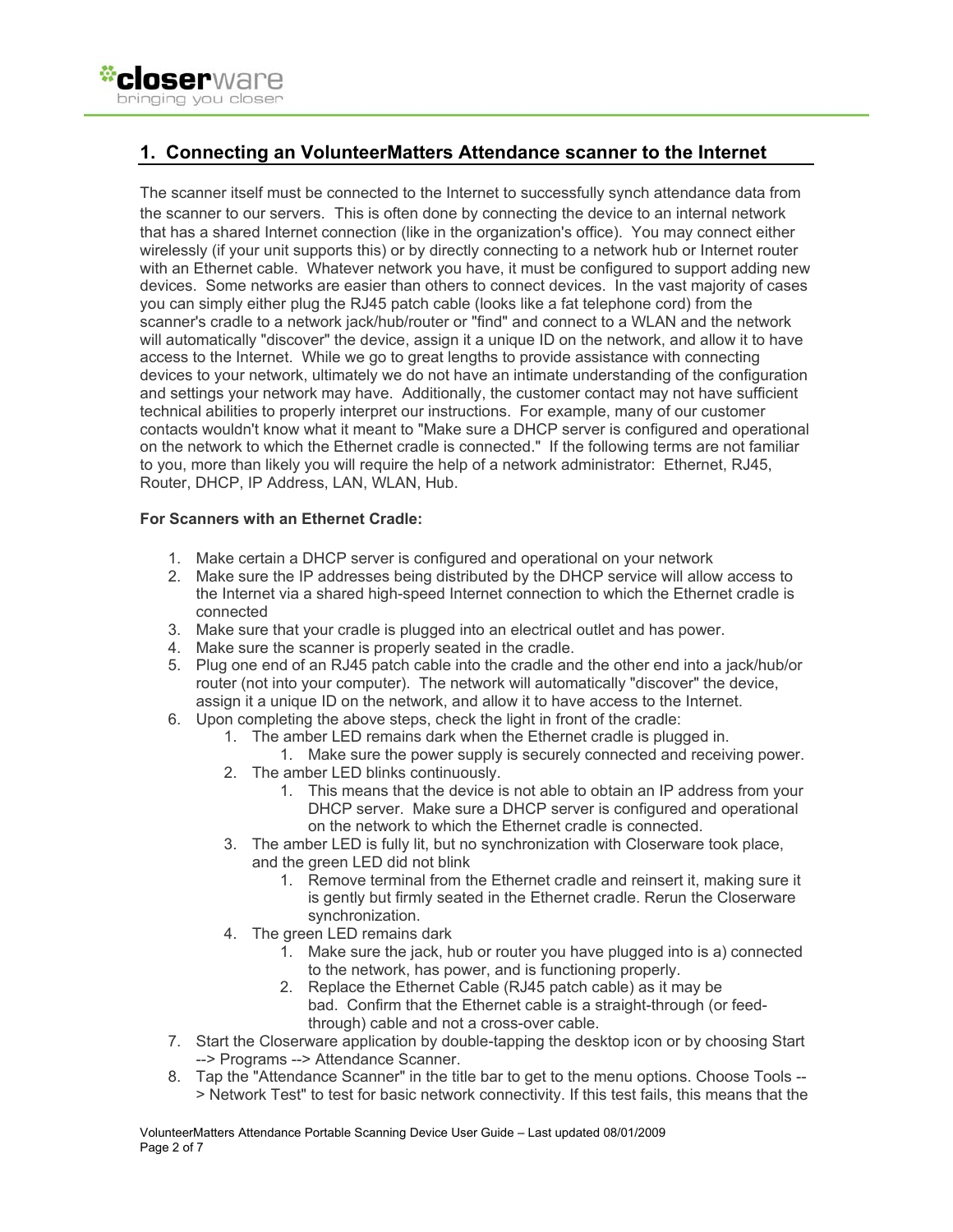

device must not have been properly "connected" to a network which provides access to the Internet. This is essential to synching the scanner with your membership database. If you would like more evidence that the device is not properly connected to the Internet via your network, you may exit out of the Closerware application by tapping in the word "Attendance Scanner" in the blue bar at the top of the screen. Next, you can use the Pocket Internet Explorer found in Start --> Programs --> Internet Explorer. If you cannot access the Internet via Internet Explorer, this is further confirmation that the problem resides with the connecting a hardware device to your network. Please consult a professional for further assistance.

#### **For Wireless Scanners:**

- 1. Make certain a DHCP server is configured and operational on your network
- 2. Make sure the IP addresses being distributed by the DHCP service will allow access to the Internet via a shared high-speed Internet connection to which the Ethernet cradle is connected
- 3. On the scanner, exit out of the Closerware application by tapping in the word "Attendance Scanner" in the blue bar at the top of the screen.
- 4. In the Windows menu bar to the bottom-right of the screen there is an icon for WLAN (Wireless LAN).
- 5. Click "Find WLANs" and try to "connect" to your organization's wireless network. Depending on the security settings for your wireless network you may have to update the authentication or encryption tabs. In most cases, it is a matter of updating the encryption settings with a key that has been set by your network administrator.
	- 1. If you did connect successfully but receive a DHCP error, I would click the WLAN icon again and choose "Status", then choose "IP Status", then click the "renew" button for DHCP.
	- 2. If you did connect successfully but still receive a DHCP error, I would make sure a DHCP server is configured and operational on the network to which the wireless device is connected.
	- 3. If you did not connect successfully I would reset your router and try again.
- 6. Start the Closerware application by double-tapping the desktop icon or by choosing Start --> Programs --> Attendance Scanner.
- 7. Tap the "Attendance Scanner" in the title bar to get to the menu options. Choose Tools -- > Network Test" to test for basic network connectivity. If this test fails, this means that the device must not have been properly "connected" to a network which provides access to the Internet. This is essential to synching the scanner with your membership database. If you would like more evidence that the device is not properly connected to the Internet via your network, you may exit out of the Closerware application by tapping in the word "Attendance Scanner" in the blue bar at the top of the screen. Next, you can use the Pocket Internet Explorer found in Start --> Programs --> Internet Explorer. If you cannot access the Internet via Internet Explorer, this is further confirmation that the problem resides with the connecting a hardware device to your network. Please consult a professional for further assistance.

Once your scanner is connected properly to the Internet you should be all set to start synching scan data to your membership database. After the above tests have been run with successful results the only other possible hurdle to synching would be if the password to the unit does not match the one we have on record for you in our servers. If you are able to synch without error, then these passwords match properly. If you attempt to synch and receive an error message "error.invalid.login[]", this message indicates that the scanner is communicating with the Closerware server, but the Synchronization password is incorrect. Please contact support@closerware.com and we can work with you to reset your password, which must be set on the scanner itself as well as our servers for security purposes.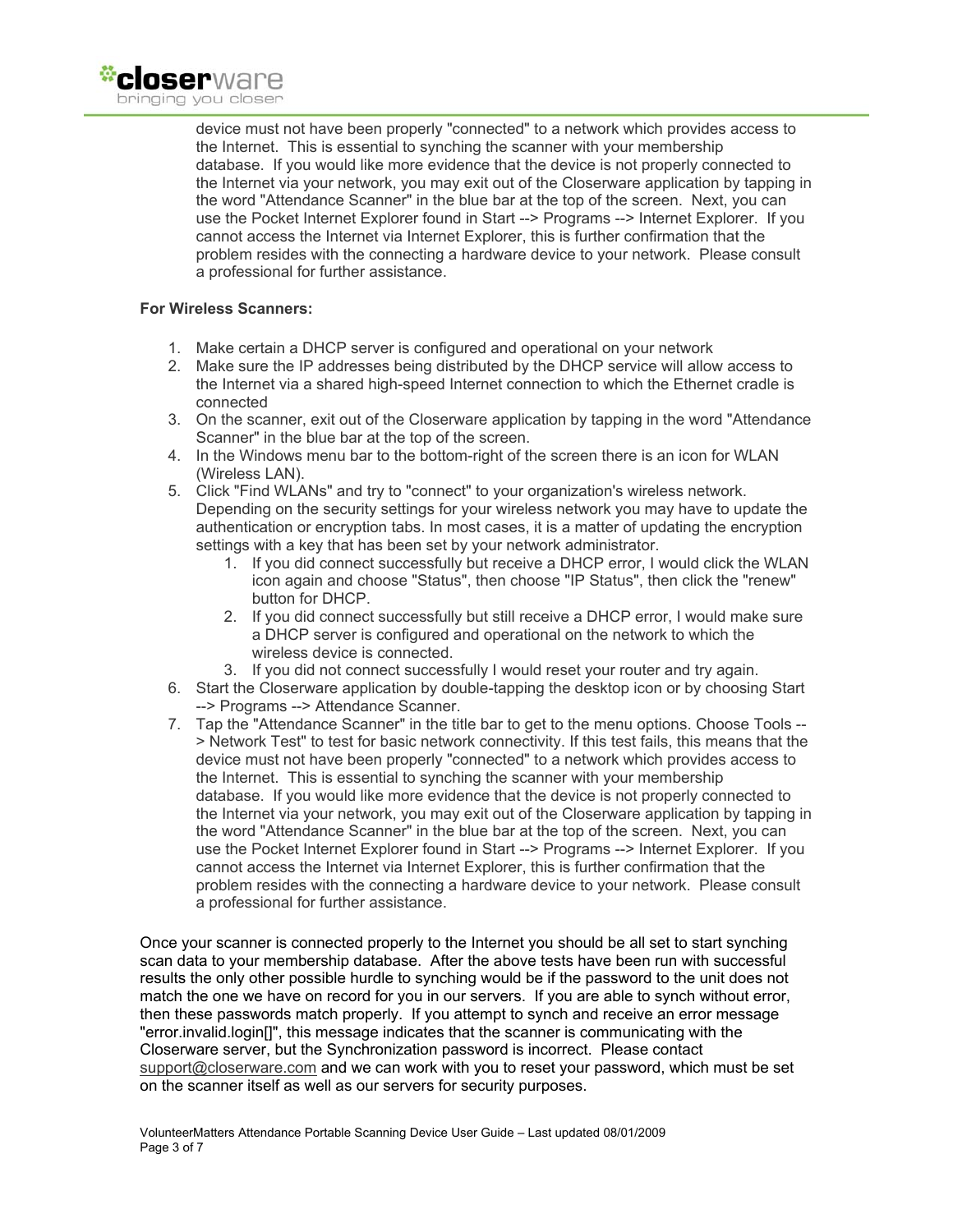

# **2. Power On and Open Application**

Power on your unit by pressing the power button. If the display is not back lit you may then hold down the power button to enable to backlighting.



If the application has not been started already you may select the "Attendance Scanner" icon from the desktop or go to Start > Programs > Attendance Scanner. Once the application has started you will see a main menu similar to the following:



VolunteerMatters Attendance Portable Scanning Device User Guide – Last updated 08/01/2009 Page 4 of 7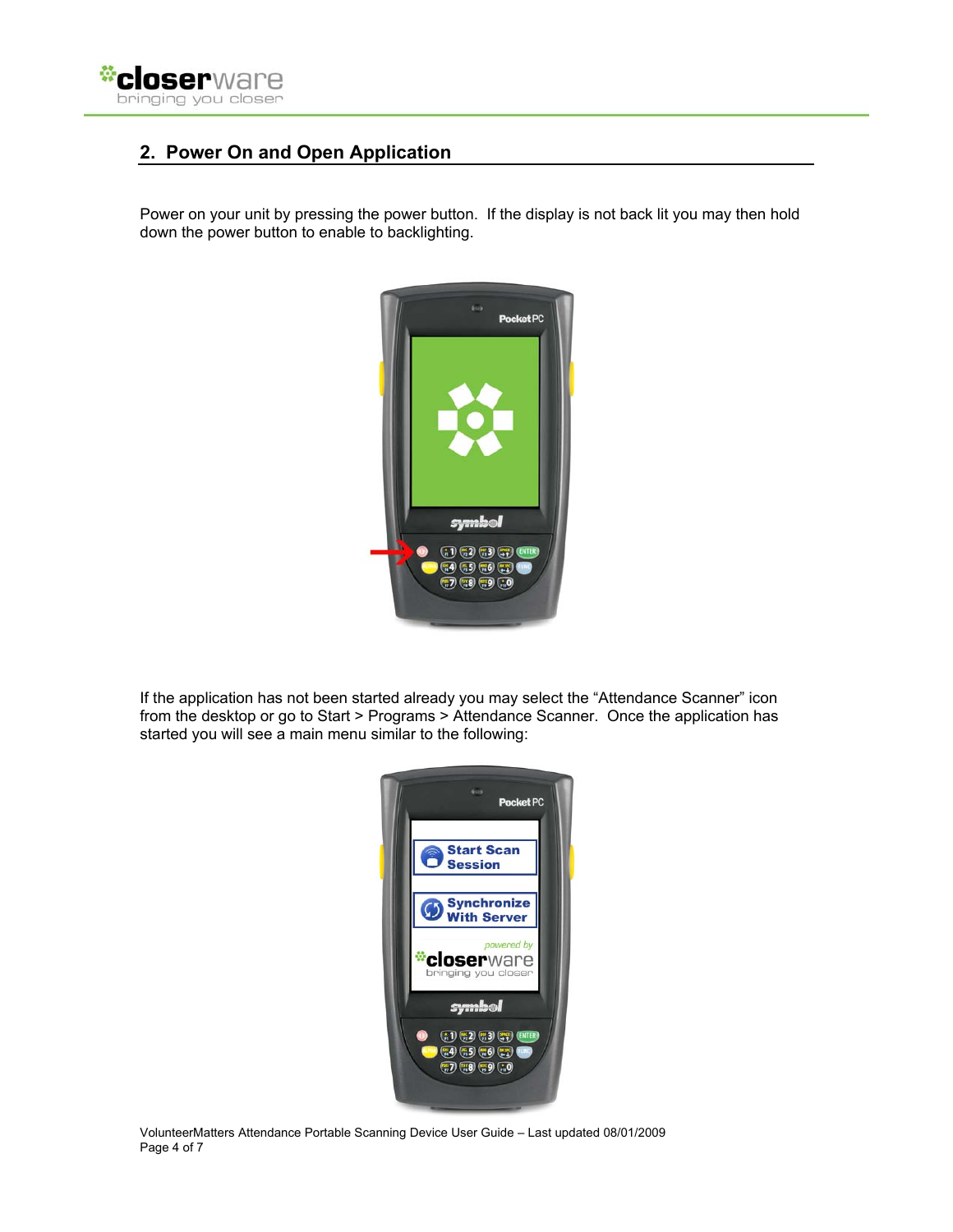

## **2. Start a Scanning Session**

Typically you create a scanning session for any period of time you will be scanning attendance to an event, program or initiative. Sessions are opened and closed. Each session is identified by a session name. A single event may have any number of scanning sessions associated with it.

Click on "Start Scanning Session"



The system will prompt for the Session Name and Scanner Name. The session name should provide descriptive information about what this scan session data will contain. This will be useful information once you upload this scan data to your database. For example session name may be "January General Membership Meeting".

The Scanner name should provide distinctive information about which scanner was used to capture the information. For example, you may want to name the scanner after the individual performing scans or after the entrance that the scanner was being used (i.e., "West Entrance").

You may use the "auto" button to insert the current date and time as the session name. You may also use the "last" button to insert the last session name used on the device.

Click "OK"

The screen will state "Scanner ready"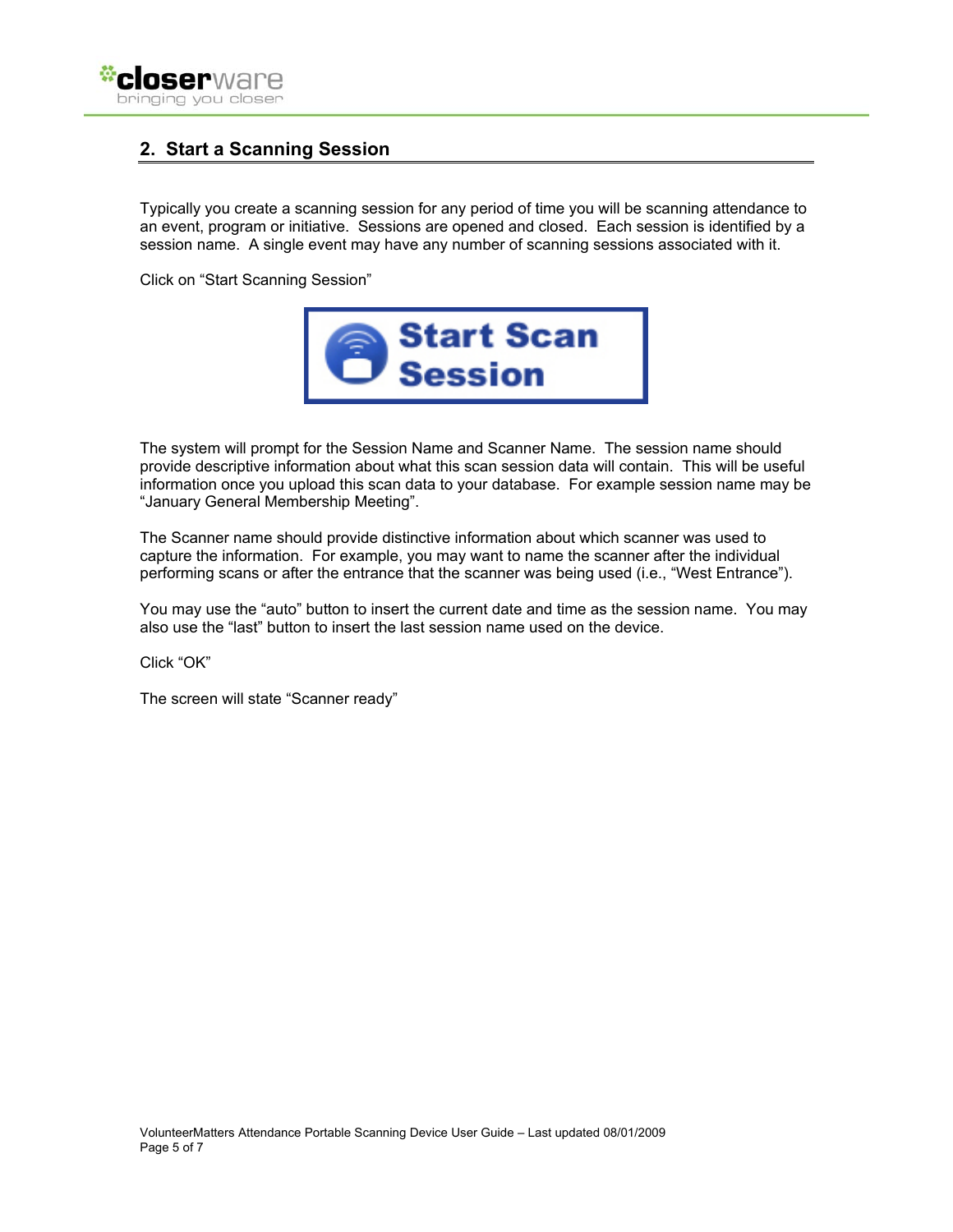

# **3. Start Scanning Barcodes**

You may scan each individual's member ID card or sign-in sheet by pressing either on of the yellow buttons on the sides of the device and pointing it at the corresponding barcode. You may also press both yellow buttons simultaneously.



Hold the unit 2 to 4 inches from the barcode when scanning. Holding the unit too close to the barcode may not register properly and holding the device too far from the barcode could cause inadvertent scans (especially if scanning from a sign-in sheet or list).

Each time a scan has been recorded you will hear a "Beep" and the scanner's screen will display the unique ID number encoded in the barcode. This is a confirmation that your scan has been recorded. If you do not hear a sound it means that the device has not yet recognized a barcode.

When you have finished scanning you can click "Stop Scanning"

Your device can store up to 40,000 scans before having to be synchronized. However, we recommend synchronizing as soon as it is convenient to maintain data relevance.